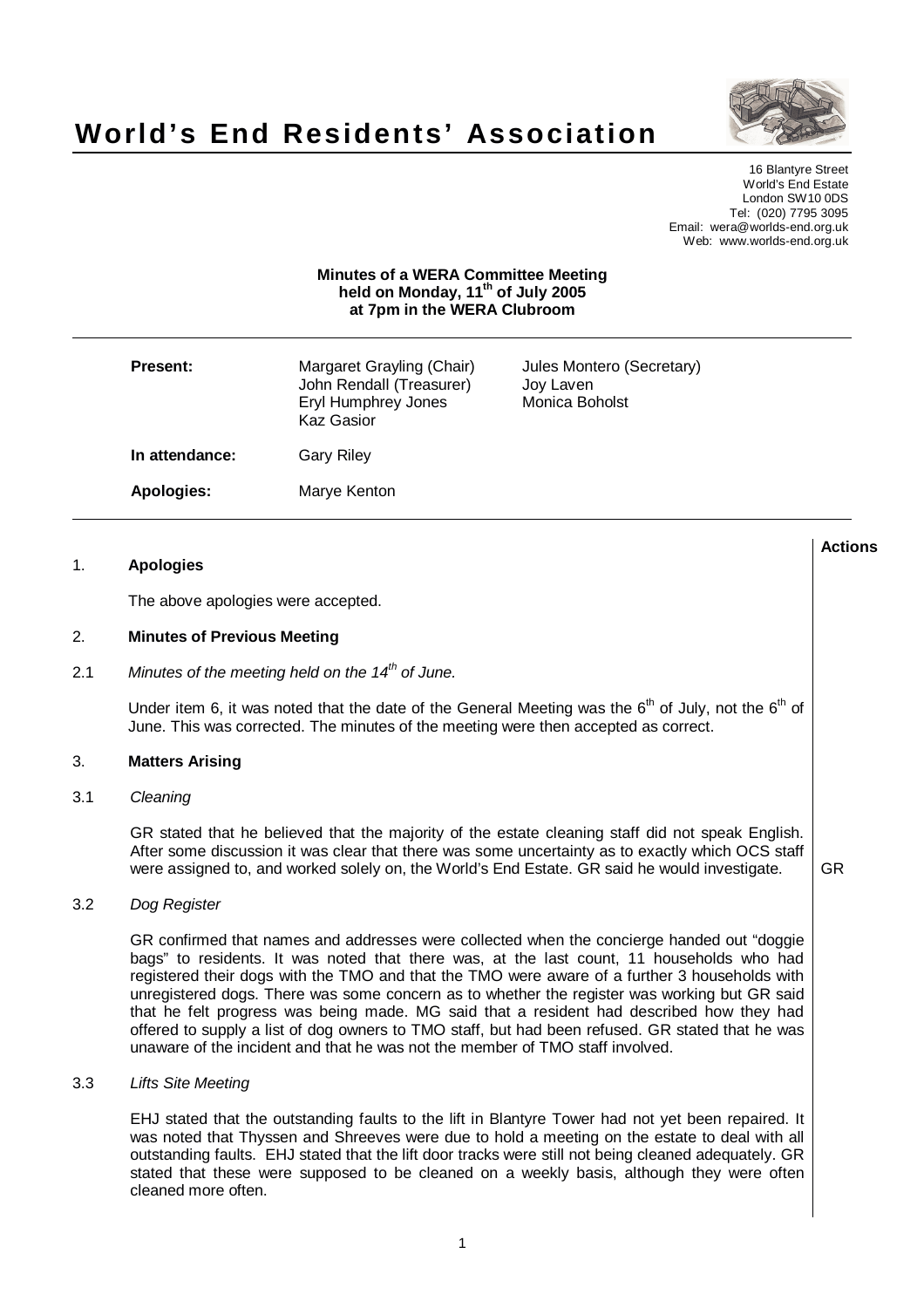### 3.4 World's End ARB

The proposal to use ARB money to fund the refurbishment of the ground floor lift lobbies beyond what was planned as part of the communal redecoration works was discussed. JR noted that the works currently aimed to "restore" the lift lobbies to their original condition through the use of similar materials as the existing. Several committee members noted that the lift lobbies were in such a dreadful state, that significant refurbishment, not patchwork repairs, were required.

The existing proposal to refurbish the Blantyre Centre was discussed. At the ARB, AM had suggested that the funds be used for something else as there was no immediate need for the Centre. GR stated that some of the contractors working on the estate were interested in using the centre and they could probably be convinced to redecorate once their work had been completed.

JM described the proposal to use ARB funds to convert the security hut outside Edith Yard car park into a planter. This was generally agreed. JM then described a proposal to use ARB money to carry out minor refurbishment works within the car park itself. The committee did not believe these were an acceptable use of ARB funds, as it would not benefit all residents.

EHJ asked whether the proposal to paint the floor of the tower landings was still due to proceed. GR said that this was on hold until a number of issues with the painting of the stairwell floors, which had been previously carried out using ARB funding, had been resolved.

MG noted that they had yet to receive a summary of the previous year's expenditure or an estimate of the funding that was to be available in the coming year. GR said he would try and obtain the relevant figures. GR

## 4. **Estate Manager's Update**

#### 4.1 Licensing Changes / Applications

GR explained that Riley's Pub had applied for a change to their license under the new licensing laws but that the World's End Pub had yet to do so. JM stated that the Council had sent WERA a guidance booklet on the new licensing laws. EHJ explained that all licensed premises were required to re-apply for their licenses, and that some might choose to apply to extend or change their license. The application from Riley's Pub wished to extend the establishment's opening hours and permit "live entertainment". WERA would submit observations on the application. A number of committee members stated that they would also do so individually.

#### 4.2 Security Works / CCTV

GR stated that he had now received the specification and site diagrams for the new CCTV cameras that were to be installed as part of the security works and that a walkabout with the consultants from Pellings to inspect the proposed camera sites was to be arranged. It was noted that WERA had not received copies of the report or maps. GR said he would try and obtain copies of both items for the committee to examine. GR

4.3 Lifts

GR stated that Thyssen would be checking all of the new lifts on the estate prior to vacating the site. He asked that committee bring any outstanding problems with the new lifts to his attention. All

#### 4.4 Walkway Roofs

EHJ described water pooling on the walkway flat roofs. She also pointed out that the rubbish dumped on the roofs which had bee pointed out the previous year was still there. GR said he would investigate. GR noted that the OCS staff were unable to clean the roofs for health and safety reasons and that cleaning the roofs was a "special" job. GR

# 4.5. Pest Control

JL asked how residents could arrange for the pest control operatives to visit their flats. GR stated that residents should come to the Concierge to make an appointment; Rentokil operatives were on the estate every Friday.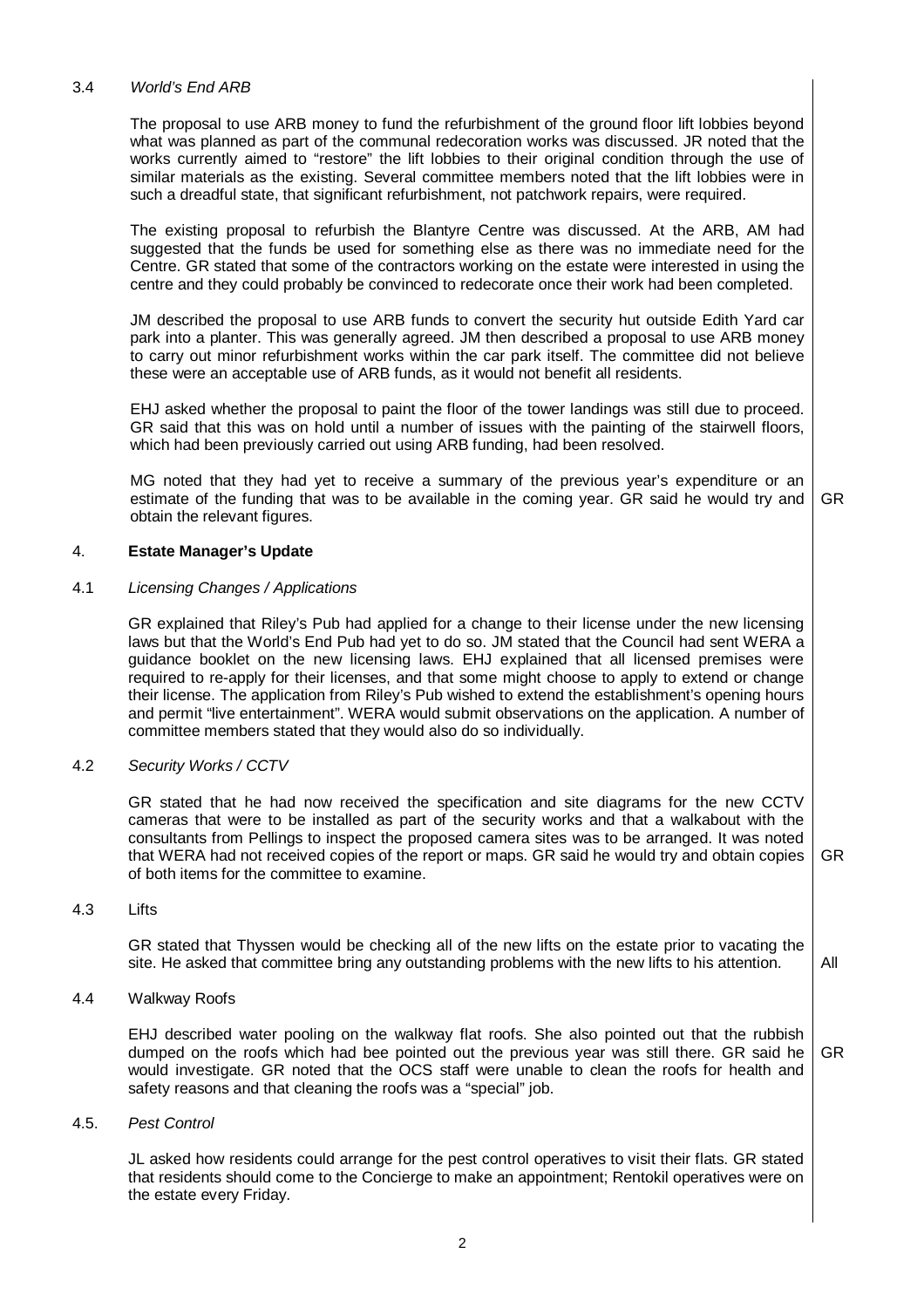### 4.6 Police Event

GR asked the committee about the arrangements for the upcoming Police event on the Piazza. JM stated that he had not yet received any information and suggested GR contact Sgt. Phil Murray directly. GR noted that the event taking place at the same time as an event at Flashpoint.

### 5. **Walkways**

The Section 20 notices for the last two phases of the walkway refurbishment works had gone out. A meeting had been arranged with Sarah Everson and the consultants from Shreeves to discuss the problems that had been encountered during the previous phases of the works as well as investigate the suitability of alternatives to Triflex. It was noted that there were a number of concerns with the Triflex, particularly with regards to its long-term maintainability and whether it could be kept clean. JM wished to submit WERA's observations following that meeting and asked that committee members send their observations to him for inclusion. All

MG noted that the now-redundant cabling along many of the walkways had yet to be removed, although WERA had pointed it out at the end of the previous phase of works and had been told that they would be removed. GR said he would ask the Clerk of Works to investigate.

GR

#### 6. **New Licensing Laws**

See item 4.1 above.

### 7. **Hanging Gardens / KCEL Grant**

JM said he had received an email from Alasdair Manson asking for written confirmation from WERA that the refurbishment works to the hanging gardens along World's End Place and the Piazza had been completed. JM asked GR whether he believed the works were complete. GR said that he did not think they were. JM said he would discuss the matter further with AM. EHJ stated that she would discuss this with Terry Guppy at their forthcoming meeting (see item 10.1 below). GR said he would try and attend that meeting. JM

#### 8. **Police Event on Piazza**

See item 4.6 above.

#### 9. **Constitution**

JM said he had now distributed a second draft of the proposed constitution and had spoken to Alethea Dougall at Tenant Participation. He asked all committee members to examine the second draft and send him their comments as soon as possible. All

## 10. **Upcoming Meetings**

### 10.1 Grounds Maintenance

EHJ had arranged a meeting with Terry Guppy to be held on Wednesday, 13<sup>th</sup> of July. They would be discussing the planting in the gardens and the refurbishment of the high-level planters.

10.2 Drains

JR had arranged a walkabout with Liam Good to be held on Wednesday, 13<sup>th</sup> of July to discuss the condition of the drains in and around the World's End Piazza and car parks.

### 10.3 Walkways

A walkways meeting / walkabout had been arranged to take place on Thursday, 14<sup>th</sup> of July with Sarah Everson and the consultants from Shreeves. See item 5 above.

#### 10.4 Leaseholder Services Sub-committee

A meeting of the TMO's Leaseholders Services Sub-committee was scheduled to take place at 6.30pm on Tuesday,  $12^{th}$  of July at the Town Hall.